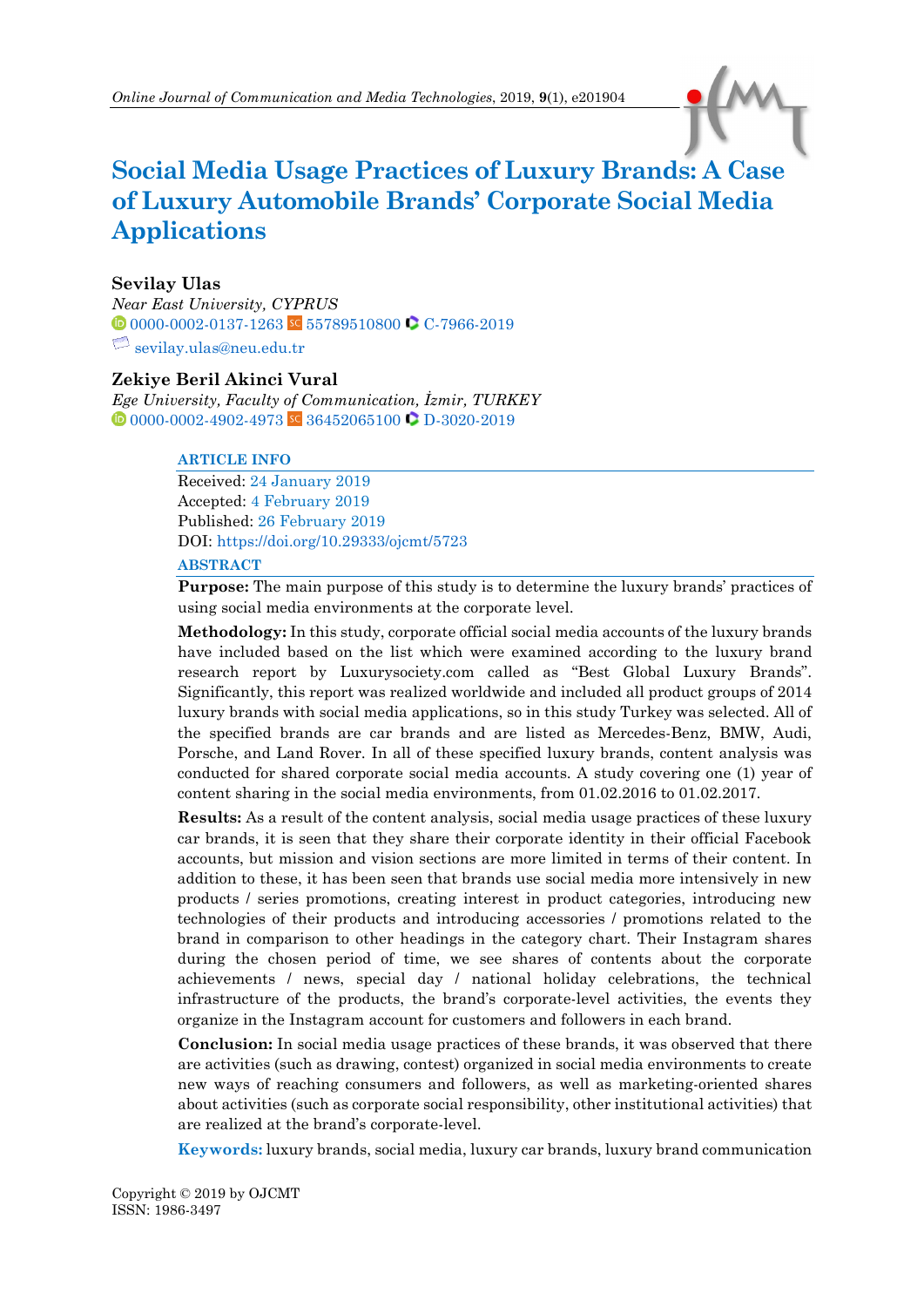### **INTRODUCTION**

In this new communication environment, it can be said that, like all brand groups, the involvement of luxury brands in social media environments and their interaction with their followers, to be able to access these luxury brands that are wondered about and often unreachable in social media environments started a different period in the communication of luxury brands with their target audience and followers. It is becoming increasingly important to identify the ways in which luxury brands present themselves in the corporate dimension, the ways in which they interact with their followers, the content they share about their brands and determining the customers' brand-related and personal practices of using social media, and to develop the right strategies in this direction.

# **LUXURY BRANDS**

It can be said that the concept of luxury extends to the earliest civilizations. There are definitions which include different characteristics of the concept of luxury. In its simplest form, according to the definitions stated in Turkish Language Association, luxury is expressed as showy, gaudy, out of necessity, [\(http://www.tdk.gov.tr/index.php?option=com](http://www.tdk.gov.tr/index.php?option=com_gts&arama=gts&guid=TDK.GTS.5b1f7a93371f56.47236444) [\\_gts&arama=gts&guid=TDK.GTS.5b1f7a93371f56.47236444\)](http://www.tdk.gov.tr/index.php?option=com_gts&arama=gts&guid=TDK.GTS.5b1f7a93371f56.47236444). On the other hand, there is another definition that emphasizes luxury as 'a state of great comfort or elegance, especially when involving great expense' [\(https://en.oxforddictionaries.com/definition/](https://en.oxforddictionaries.com/definition/luxury) [luxury\)](https://en.oxforddictionaries.com/definition/luxury).

The concept of luxury brand which comes with luxury product is also among the brand types. Nueno and Quelch (1998) mention that Latin word luxus, means indugence of the senses, regardless of cost. Luxury brands are those whose ratio of functional utility to price is low while the ratio of intangible and situational utility to price is high. Today, it is seen that luxury brands have traditional values, even though there is a number of innovations and changes in the markets, communication activities and also consumers. **Table 1** contains a number of characteristic features of luxury brands (Nueno & Quelch, 1998: pp. 62-63).

**Table 1.** Different Definition and Meaning of Luxury Brands

consistent delivery of premium quality across all products in the line, from the most to the least expensive; a heritage of craftsmanship, from the original designer (Tiffany's, for example, is 160 years old);

a recognizable style or design (the savvy consumer does not need to look at the label to know the brand); a limited production to ensure exclusivity and possible to generate a customer waiting list;

a marketing program that supports, through limited distribution and premium pricing, a market position

that combines emotional appeal with product excellence;

a global reputation (the brand's world-class excellence is universally recognized);

association with a country of origin that has an especially strong reputation as a source of excellence in the relevant product category;

an element of uniqueness to each product (the imperfections in each hand-blown Wdterford crystal vase provide, ironically. the assurance of exclusivity);

an ability to time design shifts when the category is fashion-intensive;

the personality and values of its creator.

**Source:** Jose Luis Nueno and John A. Quelch, 1998: 62-63. The Mass Marketing of Luxury Business Horizons / November-December.

# **LUXURY AND SOCIAL MEDIA**

It may not be possible to say that luxury brands and social media environments can warm up to one another as easily as other brands. Luxury brands are expected to evoke uniqueness and exclusivity through high quality, premium pricing, and controlled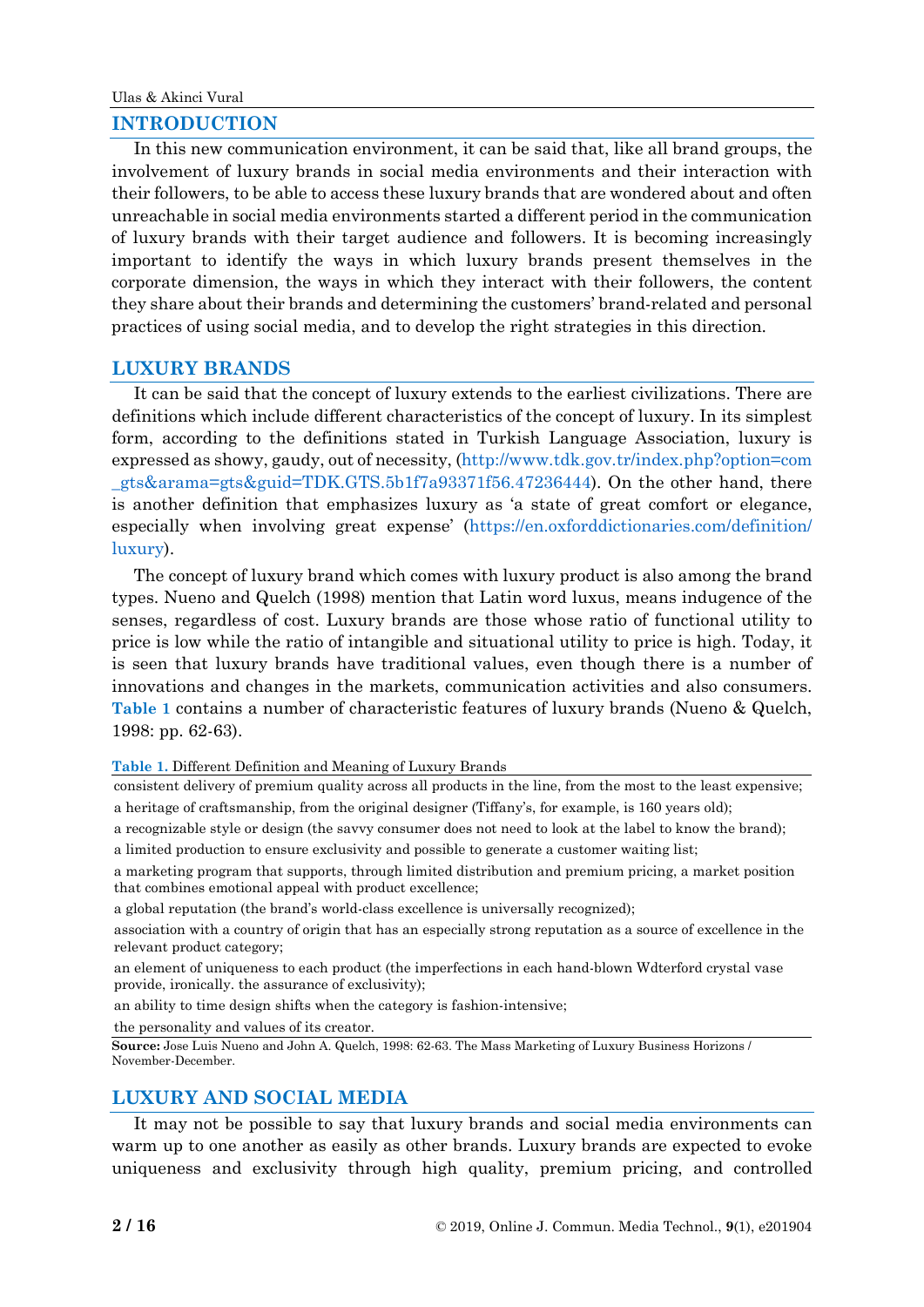distribution. Until today, the primary channel of retailing has been the luxury brands, with the uniqueness and exclusivity of strictly controlled distribution, however, along with the dramatic rise in social media environments, luxury brands faced the effects of social media applications. In this sense, luxury brands face challenges in how they maintain and present their core values, in brand communication (Jin, 2012: pp. 687-688).

In last decades, the usage practices of social media in personal and brand communication activities are figured out. In this sense, after the development of web 2.0 which ensures interactive communication, as brand communication period, social media has become much dominant in people's lives (Eginli & Tas, 2018: p. 81). It is important to say that social media and its creativity opportunities are very crucial for providing the platform for enlarging the awareness amongst the followers, that pushes more creative culture to capture the attention. Therefore, new trends in social media sharing has started to main object of different social network users (Ciftci & Evren, 2018: p. 386 cited in Meikle, 2016, p. 17). Relatively, in recent years, luxury brands also put much effort on carrying out communication activities in social media tools and applications. At this point, effective communication activities of luxury brands in social media draw attention. For example, traditional designer houses such as Louis Vuitton provide live broadcasting fashion shows on their blogs. Ralph Lauren, Chanel, Donna Karan, and Gucci have worked with Apple to create IPhone applications (Kim & Ko, 2012: p. 1480). During luxury brands' marketing communication activities, it can be seen that luxury brands mainly try to not only build but also maintain a strong and long run relationships with their customers (Kim & Ko, 2010: p. 166). In her article entitled by Luxury Brands on Social Media, Rachel Weaver stated that social media could be accepted as a relatively new frontier for luxury brands. **Table 2** illustrates the number of activities carried out by luxury brands in social media environments.

| <b>Luxury Brand</b> | Social Media | <b>Social Media Applications</b>                                                                                                                                                                                                                               |  |
|---------------------|--------------|----------------------------------------------------------------------------------------------------------------------------------------------------------------------------------------------------------------------------------------------------------------|--|
| Louis Vuitton:      | Instagram    | LV's most successful posts on Instagram come primarily from images of new<br>products and designs. This takes advantage of connections with popular digital<br>influencers.                                                                                    |  |
| Chanel:             |              | Chanel started its Instagram, accumulated followers, and had a substantial amount<br>before publishing a single post. Chanel understands this and implemented the<br>strategy by using GIF images that catch the viewer's eye with small amounts of<br>motion. |  |
| Louboutin:          |              | Louboutin's as a luxury brand, it is using Instagram to connect on a deeper level<br>with customers. Its goal is to sell an ideal rather than a specific product.                                                                                              |  |
| Louis Vuitton:      | Facebook:    | Louis Vuitton has been consistently visible across all channels and have almost 18<br>million fans on Facebook and curate posts with lots of crisp, colorful pictures.                                                                                         |  |
| Gucci:              |              | Gucci's strategy on social media has focused on ad videos and special campaigns.<br>The brand was also sure to highlight anniversaries of well-known products to help<br>customers remember the brand's history.                                               |  |
| Dior:               |              | Dior's Facebook is full of posts involving images with beautiful aesthetics. The<br>Facebook strategy has stayed in line with this brand ideal, wealth of gorgeous<br>images. Dior frequently posts videos, further engaging its audience.                     |  |
| Chanel:             | Twitter      | Chanel's Twitter strategy is beautifully shot short brand videos. These show a side<br>of the brand that resonates with viewers, and videos evoke more emotion than<br>photos because they involve motion and sound.                                           |  |
| Dior:               |              | Dior's Twitter is flooded with stunning red carpet shots, product videos, and special<br>event recaps. The brand also gets a lot of traffic from campaigns such as "Lady"<br>Dior."                                                                            |  |
| Louis Vuitton:      |              | LV's Twitter highlights celebrities wearing Louis Vuitton items on red carpets for<br>high profile events. By interacting with and tagging celebrities, more users are<br>reached.                                                                             |  |

**Table 2.** An Example of Social Media Applications of Luxury Brands

**Source:** <https://www.socialmediadelivered.com/blog/2015/11/13/top-10-luxury-brands-on-social-media>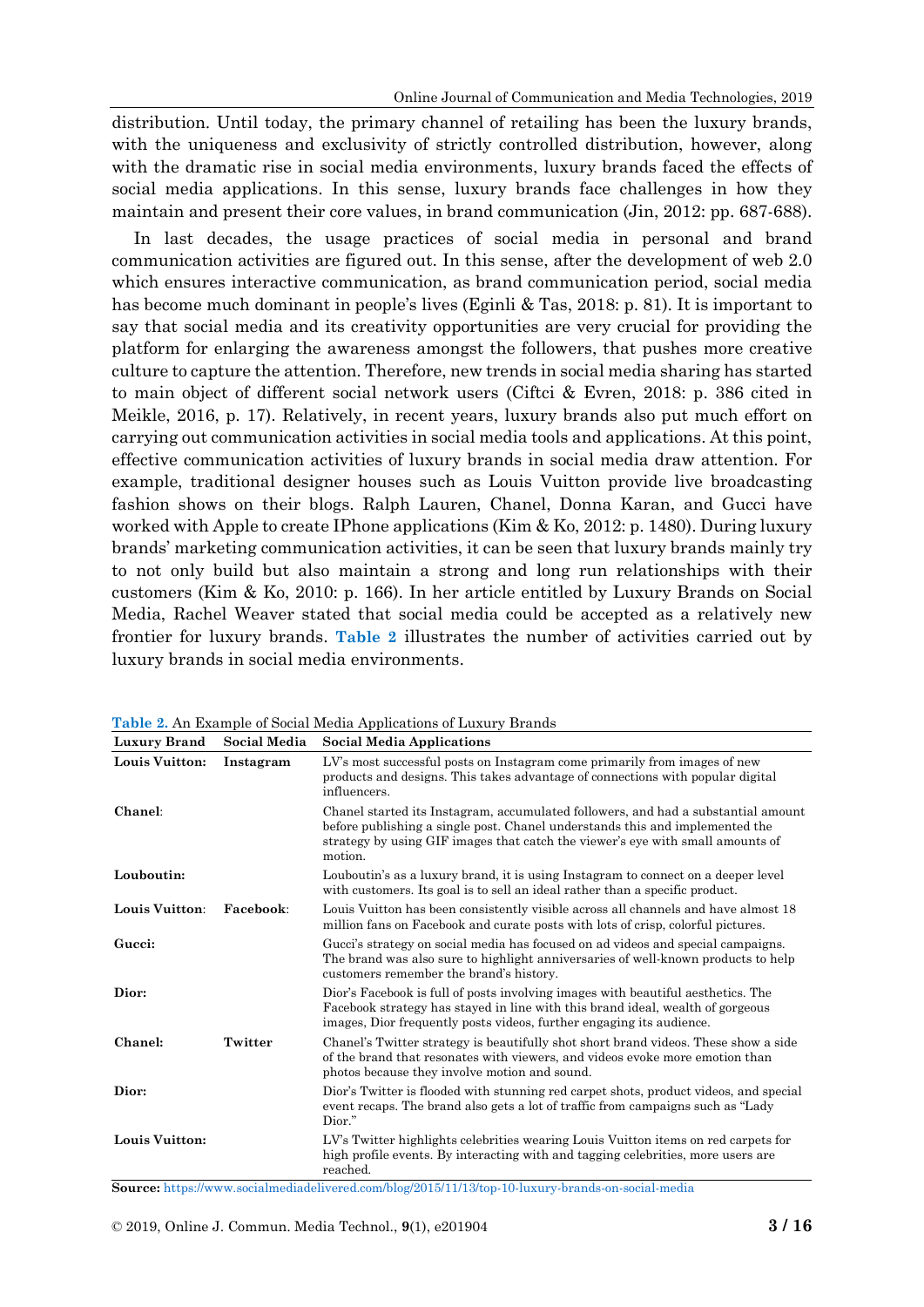There are also differences in the communication environment that exists with social media environments, both in terms of its characteristics and consumers. In conjunction with social media, it can be said that only followers of brands among the whole communities are the target audiences. It can be said that there is a change or difference in the communication activities of the luxury brands with regards to the digital generation. At this point, luxury brands have been quick to embrace to engage digitallysavvy, mobile-dependent customers. In this sense, the next generation of millennials and Generation Z consumers are beginning to become more prominent in the market. Millennials expected to make up the dominant global workforce by 2020. They are demanding newness, insight access and seamless service from luxury brands and retailers. This new approach to luxury shopping is giving rise to a new wave of retail, that's powered by social media [\(https://www.luxurysociety.com/en/articles/2018/05/social](https://www.luxurysociety.com/en/articles/2018/05/social-media-powering-new-retail-wave/)[media-powering-new-retail-wave/\)](https://www.luxurysociety.com/en/articles/2018/05/social-media-powering-new-retail-wave/).

# **RESEARCH SUBJECT & PURPOSE**

Social media environments, which have become a new and effective channel especially in the process of luxury brand communication, have also created different application areas at the corporate level. Determining luxury brands' practices of using social media environments at the corporate level constitutes the main subject of the research.

# **METHODOLOGY OF THE RESEARCH**

Content analysis method, which is one of the qualitative methods, will be applied in order to reveal the luxury brands' practices of using social media environments during the communication process at the corporate level. With content analysis, the shares of luxury brands in the relevant social media environments will be evaluated more meticulously from the corporate window. The main goal in content analysis is to reach the concepts and relationships that can explain the collected data. In content analysis, these concepts and previous comments, data, are subjected to a deeper processing. In this way, concepts that couldn't be noticed and important points captured can be discovered as a result of this analysis. In addition, with the ability to convert the non-verbal document of content analysis into quantitative data, it is more consistent to read and interpret the data obtained by the results being presented in the form of frequency and/or percentage tables (Balcı, 2011: p. 230). In the scope of this method, the documentation review was carried out in the collection of data. Document review involves the analysis of written documents containing information about the phenomenon or cases that are intended to be investigated. That being said, while document review can be used as a standalone research method, when used in conjunction with other research methods, it also provides important content as a source of additional information (Yıldırım & Şimşek, 2013: p. 217). Within the qualitative method, the content analysis method will be carried out on luxury brands' shares in the corporate social media environments they use in Turkey in the research sample. For content analysis, firstly, which social media environments luxury brands within the sample group actively use will be determined and then, it will be carried out through the corporate social media accounts they actively use in our country. For content analysis, brands' purpose of using social media accounts, their shares, were examined one by one, an encoding heading was created for each social media environment and a coding schedule for the research was formed, along with the coding scale used. The pattern of the research was determined as case study pattern from qualitative research patterns. The most essential feature of the qualitative case study is the in-depth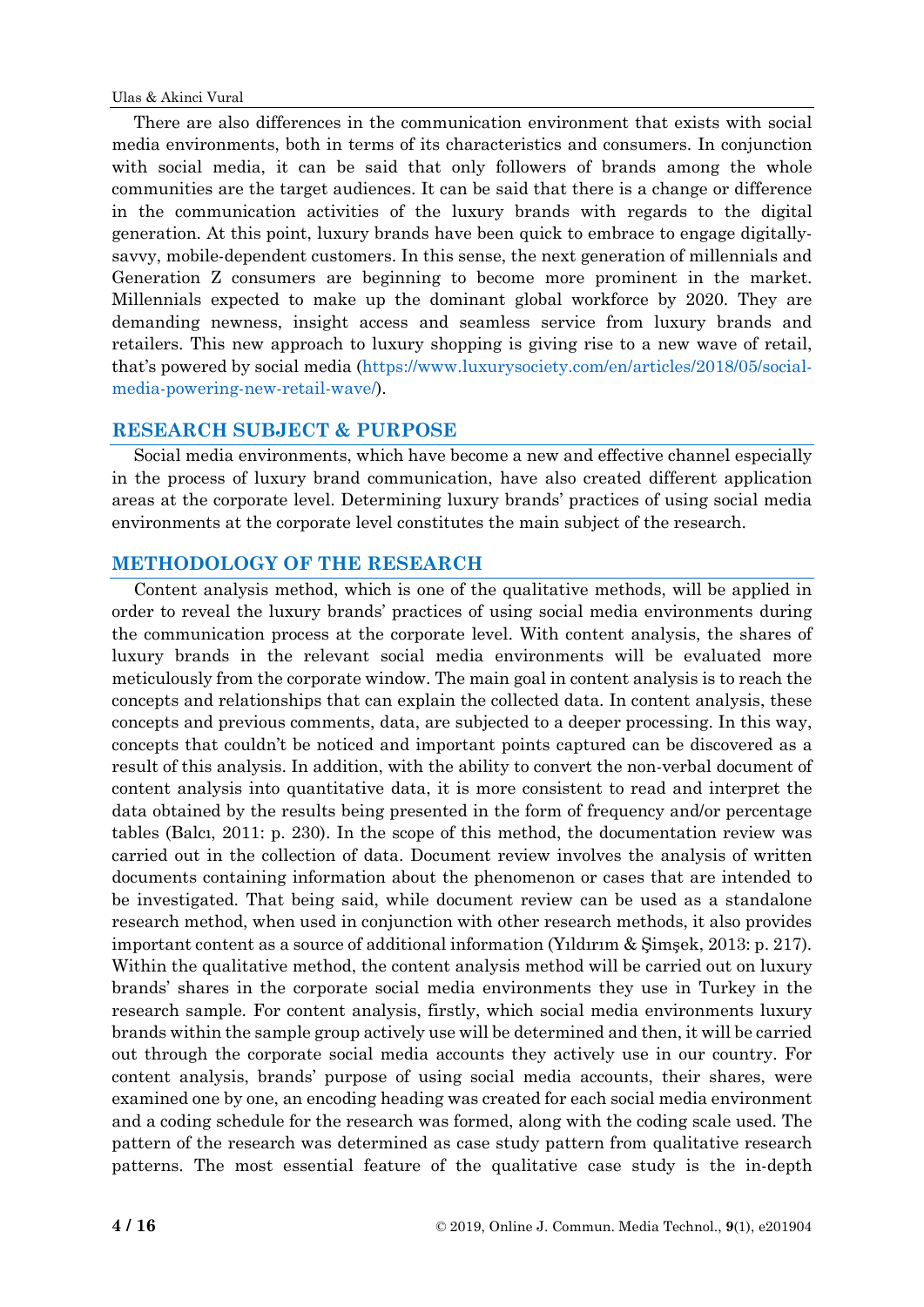investigation of one or more cases. That is, the factors related to a situation (such as the environment, the individual, the events, etc.) are investigated by a holistic approach and focused on how they affect the relevant situation and how they are affected by it (Yıldırım & Şimşek, 2013: p. 83).

A study covering one (1) year of content sharing in the social media environments of the brands studied was conducted. As a result, it has been observed that there are shares concentrated in different areas at every period of the year. The fact that the sample group is a car brand is a factor that actually supports this result. As encountered in this study, they share things with the campaigns and activities they implement during certain periods of the year. From this point on, the content analysis on the five (5) luxury car brands in the sample group was carried out on their corporate Facebook and Instagram accounts, which are common to all of them for a period of one (1) year from 01.02.2016 to 01.02.2017.

#### **CODING SCHEDULE**

In the content analysis carried out during the qualitative part of the research, coding schedules were created for the official Facebook and Instagram accounts of the related brands. The coding schedule for content analysis for the Facebook environment has been developed utilising category charts used in studies of Waters et al. (2009: p. 104) "Engaging Stakeholders Through Social Networking: How Nonprofit Organizations are Using Facebook" and Akyol et al (2014: pp. 126-129) Visual Communication in New Media Tools: An Investigation on the Social Media Usage of Automobile Brands". The coding schedule to be used in the Instagram account is based on coding scheme used in the studies of Ahmed et al. entitled as "A Picture tells a thousand words: A content analysis of concussion-related images online. Physical Therapy in Sport" (Ahmed et al., 2016: pp. 84-85). As a result of the review, the use of all the luxury brands featured in the sample on Facebook, Twitter, Instagram, Pinterest and Google+, which are common social media environments for these brands, was filtered and as a result, it has been determined that these brands use both Facebook and Instagram social media environments effectively in our country.

# **BRANDS STUDIED IN RESEARCH**

The universe of the research comprised the luxury brands listed in the research reports as known as the 2014 Best Global Luxury Brands which is a rare study and considered to be the most inclusive and including all luxury brands and product groups worldwide published on Luxurysociety.com **Table 3** shows the luxury brand rankings covering the research universe.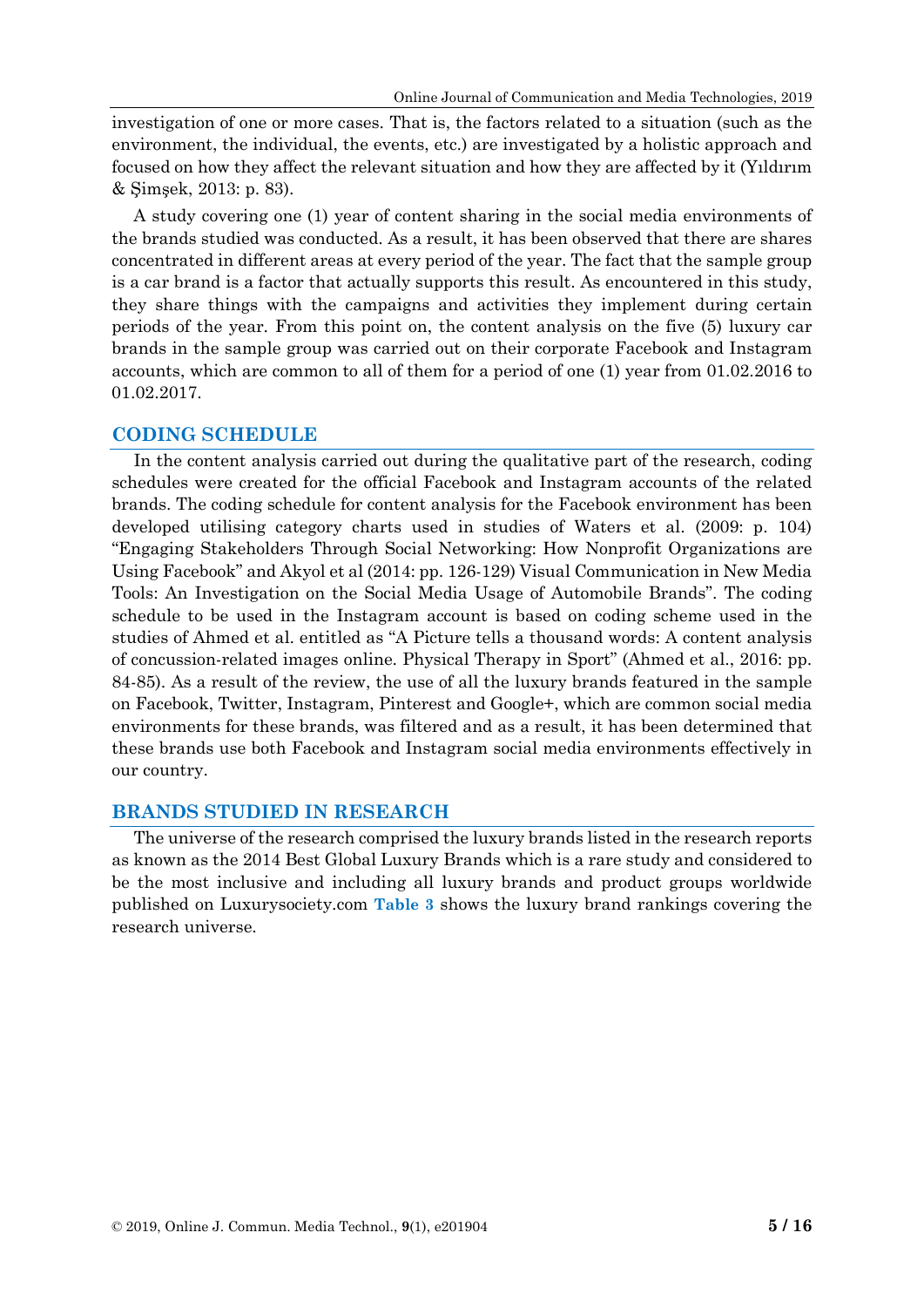Ulas & Akinci Vural

| 2014 Rankings | <b>Brand</b>  | <b>Brand Value</b><br>Million \$ | <b>Brand Value</b><br>Development % | 2013 Rankings |  |
|---------------|---------------|----------------------------------|-------------------------------------|---------------|--|
| #10           | Mercedes-Benz | 34,338 \$                        | $\uparrow + \% 8$                   | #11           |  |
| #11           | <b>BMW</b>    | $34,214$ \$                      | $\uparrow$ + % 7                    | #12           |  |
| #19           | Louis Vuitton | $22,522$ \$                      | $\perp$ - % 9                       | #17           |  |
| #41           | Gucci         | $10,385$ \$                      | $\uparrow$ + % 2                    | #38           |  |
| #45           | Audi          | $9,831$ \$                       | $\uparrow$ + % 27                   | #51           |  |
| #46           | Hermes        | 8,977 \$                         | $\uparrow$ + % 18                   | #54           |  |
| # 58          | Cartier       | 7,449 \$                         | $1 + \% 8$                          | #60           |  |
| # 60          | Tiffany & Co  | 7,171 \$                         | $\uparrow$ + % 11                   | #64           |  |
| # 70          | Porsche       | 5,977\$                          | $\uparrow + \%$ 7                   | #72           |  |
| # 71          | Prada         | 5,936 \$                         | $\uparrow + \% 9$                   | #75           |  |
| #73           | Burberry      | 5,594 \$                         | $1 + \% 8$                          | #77           |  |
| #83           | Ralph Lauren  | 4,979 \$                         | $\uparrow + \% 9$                   | #88           |  |
| #91           | Land Rover    | 4,473 \$                         |                                     | New           |  |
| #97           | Hugo Boss     | 4,143 \$                         |                                     | New           |  |

**Table 3.** World Wide Top Luxury Brand Rankings

**Source:** <http://luxurysociety.com/articles/2014/10/2014s-best-global-luxury-brands>

In this part of the study, criterion sampling was used from purposeful sampling method. The basic understanding of this sampling method is studying all situations that meet a set of predefined criteria. This criterion can be created by the researcher or a predefined criteria list can be used (Yıldırım & Şimşek, 2013: p. 140). At this point, a preliminary study was carried out on the social media environments used by the luxury brands that make up the research universe and social media applications they use in Turkey were determined. These brands are specified as Mercedes Benz, Land Rover, BMW, AUDI and Porsche car brands. Sample of the study consists of luxury brands which have corporate social media accounts and at the same time included in this list.

# **LIMITATIONS OF THE RESEARCH**

The limitations of the research can be grouped under the following headings:

- There is a limited number of studies on the use practices of luxury brands in social media environments.
- Luxury brands are more limited in number and cautious in social media environments than easily accessible brands.
- Investigation of corporate social media accounts used actively by these brands in the sample group determined within the framework of the research only in Turkey.

# **FINDINGS RELATED TO QUALITATIVE PROCESSES**

The coding Scheme applied in the qualitative section of the research and the findings obtained are shown in **Table 4**.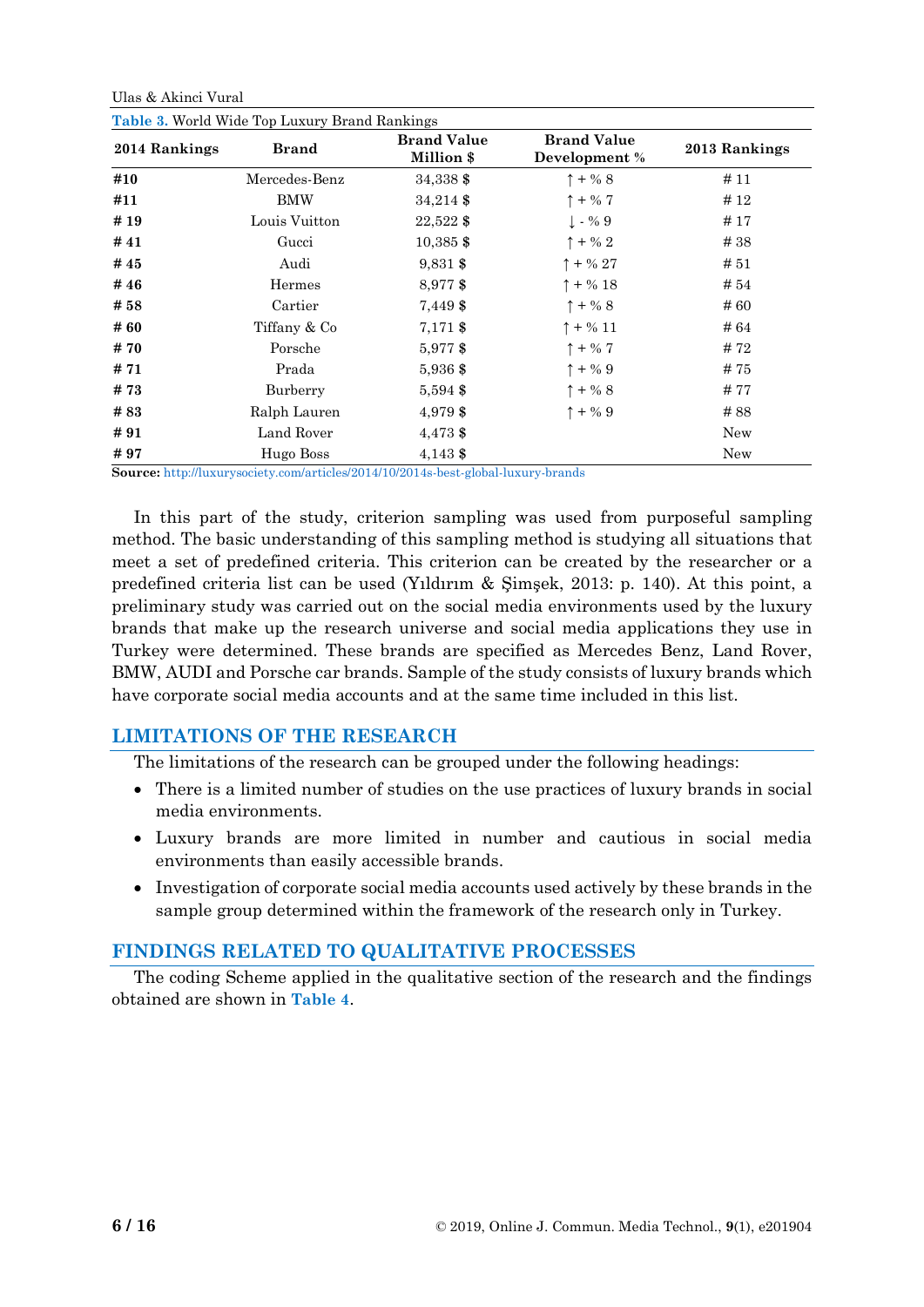|  | Online Journal of Communication and Media Technologies, 2019 |  |  |  |  |
|--|--------------------------------------------------------------|--|--|--|--|
|--|--------------------------------------------------------------|--|--|--|--|

| <b>Lable 4.</b> Finality's for<br>Official Paceboon Accounts   |                                                           |                    |              |                 |                   |  |
|----------------------------------------------------------------|-----------------------------------------------------------|--------------------|--------------|-----------------|-------------------|--|
| <b>Facebook Page Content</b><br>Categories                     |                                                           |                    |              |                 |                   |  |
|                                                                | <b>Brand Names</b><br><b>BMW</b><br>Mercedes-Benz<br>Audi |                    |              | Porsche         | <b>Land Rover</b> |  |
| Follower / Visitor                                             | 1,988,008                                                 | 1,189,996          | 1,164,162    | 111,524         | 378,914           |  |
| <b>Shared Total Content</b>                                    | 321                                                       | 194                | 266          | 176             | 159               |  |
| Shared Total Photos                                            | 257                                                       | 169                | 221          | 115             | 134               |  |
| <b>Shared Total Videos</b>                                     | 64                                                        | 25                 | 45           | 61              | $25\,$            |  |
| About                                                          | Present                                                   | Present            | Present      | Present         | Present           |  |
| Mission & Vision                                               | Present                                                   | Present            | Present      | Absent          | Present           |  |
| URL                                                            | Present / 39                                              | Present / 24       | Present / 41 | Present / 7     | Present/17        |  |
| Contact                                                        | Present                                                   | Present            | Present      | Present         | Present           |  |
| Visual Design Element                                          | Present / 11                                              | Present / 6        | Absent       | Absent          | Absent            |  |
| Commemoration of the Founders                                  | Present / 1                                               | Absent             | Absent       | Present / 2     | Absent            |  |
| Logo/Logo Design                                               | Present / 5                                               | Absent             | Absent       | Present / 1     | Absent            |  |
| Status Messages                                                | Present / 7                                               | Present / 4        | Present / 6  | Present / 5     | Present / 5       |  |
| Special Days/National Holidays                                 | Present /14                                               | Present / 10       | Present / 11 | Present / 9     | Present / 13      |  |
| Corporate Magazine / Publication                               | Present / 2                                               | Absent             | Absent       | Absent          | Absent            |  |
|                                                                | <b>Content for Product Promotion</b>                      |                    |              |                 |                   |  |
| Categories                                                     |                                                           | <b>Brand Names</b> |              |                 |                   |  |
|                                                                | Mercedes-Benz                                             | <b>BMW</b>         | Audi         | Porsche         | <b>Land Rover</b> |  |
| New Product Introduction                                       | Present /23                                               | Present / 22       | Present / 6  | Present / 21    | Present / 8       |  |
| Explaining the New Benefits of<br>the Old Product              | Absent                                                    | Present / 1        | Present / 1  | Absent          | Absent            |  |
| Creating An Interest for Product<br>Category                   | Present / 42                                              | Present /79        | Present / 41 | Present / 27    | Present /100      |  |
| Redirecting to online<br>store/product promotions              | Absent                                                    | Absent             | Absent       | Absent          | Absent            |  |
| Press Bulletin                                                 | Absent                                                    | Absent             | Absent       | Absent          | Absent            |  |
| New technology belonging to<br>products                        | Present / 2                                               | Present / 24       | Present / 2  | Present / 6     | Absent            |  |
| Historical Background Of The<br>Products                       | Present / 5                                               | Present / 1        | Absent       | Present / 22    | Present / 2       |  |
| <b>Product Advertising</b>                                     | Absent                                                    | Present / 2        | Absent       | Present / 5     | Present/3         |  |
| Different product / accessory<br>promotions of the brand       | Present / 9                                               | Present / 5        | Present/3    | Present / 6     | Present / 6       |  |
| Forwarding to the Website                                      | Present / 10                                              | Present / 3        | Absent       | Present / 6     | Absent            |  |
| <b>Content For Marketing Support</b>                           |                                                           |                    |              |                 |                   |  |
| Categories                                                     |                                                           | <b>Brand Names</b> |              |                 |                   |  |
|                                                                | Mercedes-Benz                                             | <b>BMW</b>         | Audi         | Porsche         | <b>Land Rover</b> |  |
| Post Like                                                      | 1,703,231                                                 | 1,884,631          | 1,723,399    | 230,029         | 741,072           |  |
| Post Comment                                                   | 26,088                                                    | 18,608             | 22,186       | 2136            | 4603              |  |
| Post Sharing                                                   | 45,529                                                    | 39,523             | $52,\!910$   | 6110            | 14,108            |  |
| View Message                                                   | 18,067,485                                                | 2,079,077          | 11,857,900   | 2,904,300       | 1,597,800         |  |
| Creating new ways of reaching<br>consumers (competition,       | Present / 31                                              | Present / 19       | Present / 33 | Present / 5     | Present / 22      |  |
| drawing, etc.)<br>Sponsorship Activities                       | Present / 9                                               | Absent             | Present / 2  | Absent          | Absent            |  |
| Campaign Announcements<br>(sales, discount, etc.)              | Present / 15                                              | Present / 1        | Present / 5  | Present / 3     | Present / 5       |  |
| Events (festivals, CSR, corporate<br>events, etc.)             | Present/40                                                | Present / 24       | Present / 10 | Present / 8     | Present / 2       |  |
| Corporate Achievement / Award                                  | Present / 12                                              | Absent             | Absent       | Present / 7     | Present / 2       |  |
|                                                                | <b>Content For Sales Support</b>                          |                    |              |                 |                   |  |
| <b>Brand Names</b><br>Categories                               |                                                           |                    |              |                 |                   |  |
|                                                                | Mercedes-Benz                                             | <b>BMW</b>         | Audi         | Porsche         | <b>Land Rover</b> |  |
| Creating Store / Showroom<br>Traffic                           | Present / 10                                              | Present / 2        | Present / 12 | Absent          | Present / 3       |  |
| Test Drive Experience /<br>Invitation                          | Present / 3                                               | Present / 7        | Absent       | Present / 4     | Present / 1       |  |
| <b>Product Designer Stories</b>                                | Absent                                                    | Absent             | Absent       | Absent          | Absent            |  |
| Redirecting to Online service<br>(promotion etc.) applications | Present / 5                                               | Absent             | Absent       | Present / $3\,$ | Absent            |  |

**Table 4.** Findings for Official Facebook Accounts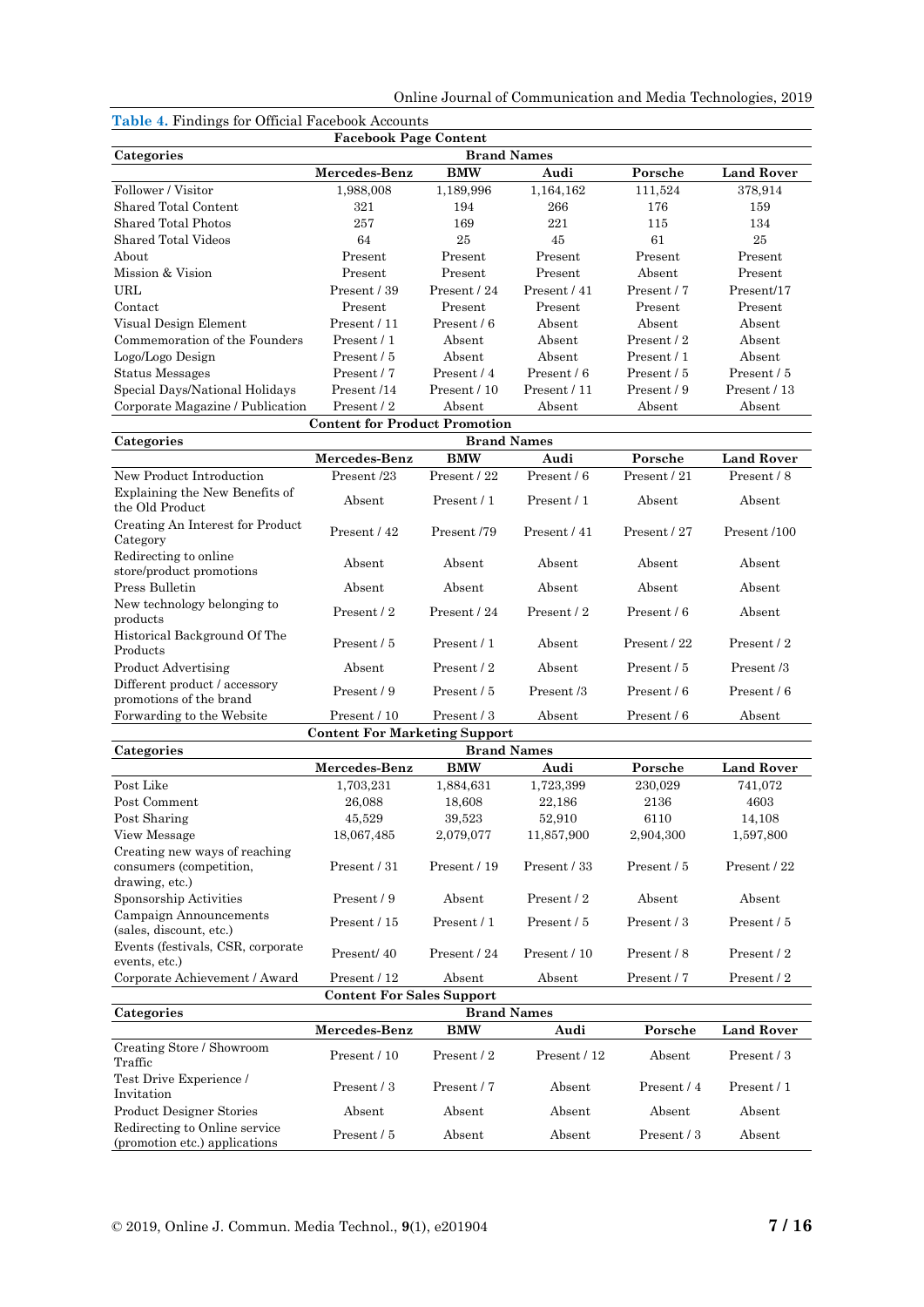Below are the evaluations related to the content sharing of these brands regarding the titles in the coding schedule applied within the scope of the research.

# **About Us** section:

• There is an About Us section on the official Facebook**TR** page of **Mercedes-Benz**. In the corporation information section under the heading About Us establishment date of Mercedes-Benz brand is included. Within the mission part of the same category, there is information about the corporation. In this section, shares such as "Welcome to the Mercedes-Benz Facebook page where Mercedes-Benz fans and lovers meet. Join us to share your passion for Mercedes-Benz, your opinions about the products and services. On our page you can find the most up-to-date information about the world of Mercedes-Benz" were observed. Under Contact, another heading in this category, corporate web page address and a link which enables communication with the brand in the online environment are included.

• There is an About section on the official Facebook**TR** page of **BMW**. Under the heading About, in the corporate information section, only the information that it was established in 1916 was shared. In the Mission section: It is stated that this page is the Official Facebook page of BMW Turkey and BMW enthusiasts, fans and drivers in Turkey and it is seen that it offers news, information and a variety of entertainment related to the brand. It is seen that there is no information shared about the mission and vision information of the corporate brand. There are also shares in the contact information section. These are included as the Messenger link @BMWTurkiye to which messages can be sent, and [http://www.BMW.com.tr.](http://www.bmw.com.tr/) In the More information section; About heading is opened and "Welcome to the Official BMW Turkey Facebook Page!" statement was shared. Under the Company Overview heading, there is information about BMW Turkey. This is the information that Borusan Otomotiv, which is the partnership of Borusan Holding and Giwa Holding which operates in Germany, has been the distributor of BMW in Turkey since 1984. Under the Products heading, there is a sharing about BMW automobiles. On the other hand, under the title of Milestones; since it was founded in 1916, developments that were important until the year of 2007 were shared.

• There is an About Us section on the official FacebookTR page of **Audi**. Under the About title, information about the establishment of the company in 1899 was shared. Under Mission title, there are shares related to the mission of the Audi Turkey Facebook page and its purpose of establishment. It is stated that Facebook page of Audi Turkey has been set up to share up-to-date information from the world of Audi, innovations and visuals about the products, events organized by Doğuş Otomotiv and Audi's most creative movies with Audi fans. Under the Contact information title; @auditurkiye is given in order to send messages and its corporate website address [http://www.audi.com.tr](http://www.audi.com.tr/) is included. Under the More information title, in About section a definition as "Official Facebook page of Audi Turkey, the perfect combination of technology and design" is included. Again in the Company Overview section under the same title, information about the founding year and its founder, the meaning of the company name and its history was shared. It also includes details related to its general philosophy and motto. Under the Milestones section, there are shares of the names and histories of Audi car models since its establishment in 1899 until 2012.

There is an About Us section on the official Facebook $T<sup>R</sup>$  page of Porsche. In the corporate information section under the heading About, it is stated that it was founded in 1887. Contacts information section contains @porscheturkiye link to send messages and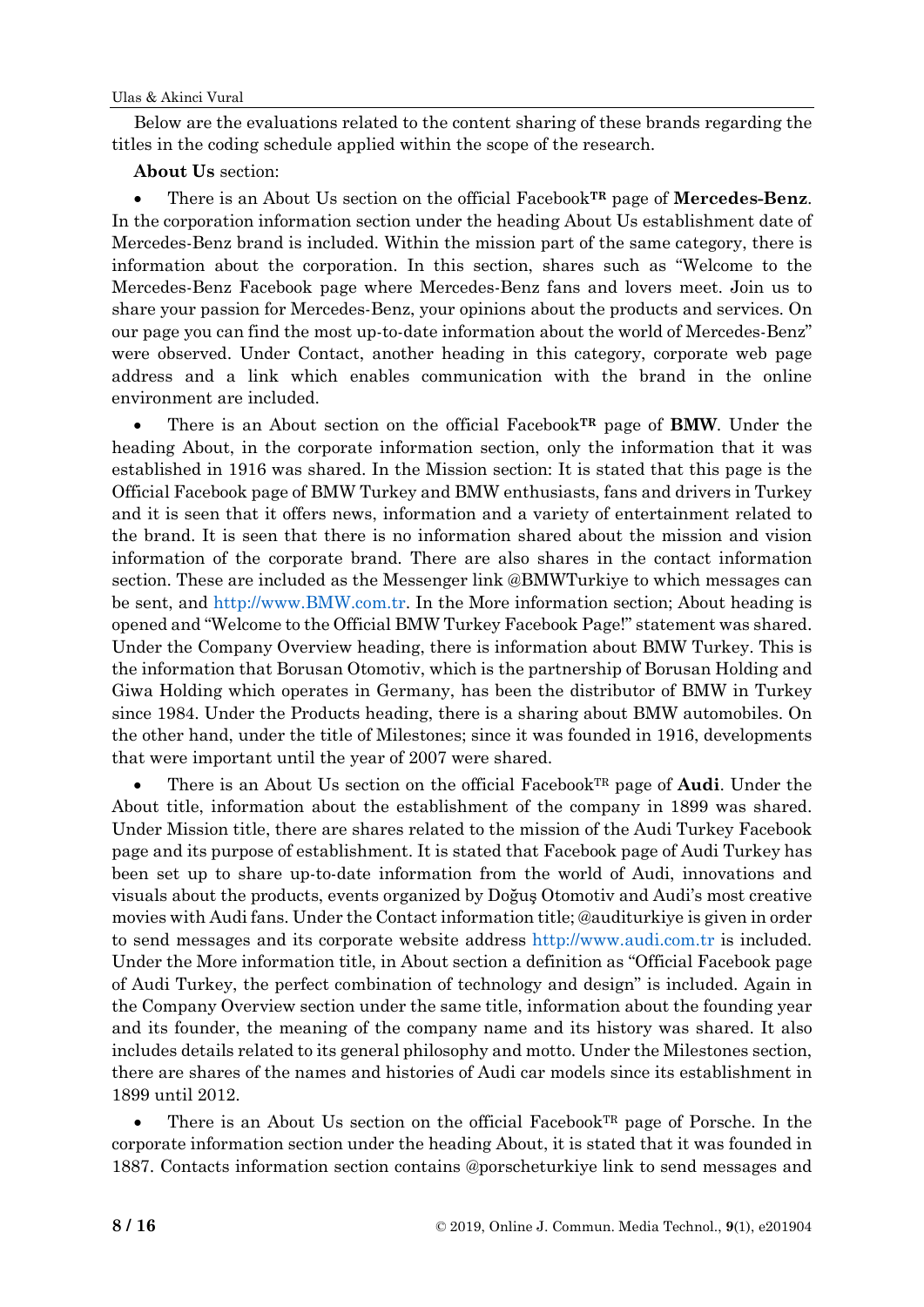[http://www.porsche.com.tr](http://www.porsche.com.tr/) corporate web page address. About section under the heading More information, it states that this is the Official Facebook Turkey page of Porsche. In addition, Porsche [http://www.porsche.com.tr](http://www.porsche.com.tr/) address is given for Porsche Turkey. In an overview of the company, another division under the same title, there are statements like "Porsche is attraction. It transforms imagination and reliability into reality. This is where Porsche gets its unique power to be lively and attractive. At Porsche, thoughts and plans are formed with this thought that is most prominent in the mind: Return to the future. 'Porsche, which set out with "To adapt to the age is our legacy." philosophy is now on Facebook to live with its fans." In the Products section, Boxster, Cayman, 911, Panamera, Cayenne are located. In Our story section, there is a statement: "All you wonder about Porsche, brand new models and the most beautiful videos are on the official page of Porsche Facebook" In the Milestones section, there are chronological details such as the historical development of the products from 1887 to 2012, the achievements of the brand, the opening of Porsche centers and authorized dealers.

There is an About Us section on the official Facebook <sup>TR</sup> page of Land Rover. It was stated in the corporate information under About Us tittle that it was established in 1948. In the Mission section under this heading, details such as technical infrastructure and design features related to Land Rover, and innovations introduced to the market were shared. The Land Rover milestones section provides technical details and specifications for the product and brand and qualifications of the products. Contacts information section contains @landroverturkiye link to send messages and [http://www.landrover.com.tr.](http://www.landrover.com.tr/) corporate web page address. About part in More information section states "Welcome to the Official Land Rover Turkey Facebook Page!" Milestones section contains details including the historical processes such as the product and brand promotions from 1948, the foundation year, until 2012, product details and anniversaries.

In the visual design element heading, it seems that there is no sharing about other brands like in Mercedes-Benz and BMW brands. Under the Commemoration of the Founders title of Mercedes-Benz and Porsche brands it was seen that Mercedes-Benz and Porsche brands share photos and messages related to their founders, while there was no content belonging to their founders in other brands' shares. Under the title of **Logo/Logo design**, there are shares that highlight the logo and focus on it in the shares of the Mercedes - Benz brand, and in addition, there is a share about the production process of the brand's logo, which is found in Porsche brand but not in others. When we look at the **status messages** of brands, we see that they all share status messages. Under the **special day/national holiday** title, it is noteworthy that the national holiday and special day (anniversary day, father's day, world women's day, etc.) are included in the celebration messages. Looking at the share of brands in corporate magazines / publications, it was seen that only Mercedes - Benz brand shares its corporate magazine online and redirects to it.

When we look at the titles in the **content** category for the product promotion and the related shares made by the brands:

Under the **New product promotion** title, it is seen that each brand shares content and photo and video content for new product and product series. BMW and Audi shared under the explanation of new benefits of the old product heading, while other brands did not share content in this section. It is noteworthy that all of the brands in the scope of the research have shares under the heading to create interest in the product category. There is no share of brands related to redirecting to the online store / product promotion. There was no press release content in the share of the brands. However, it was seen that brands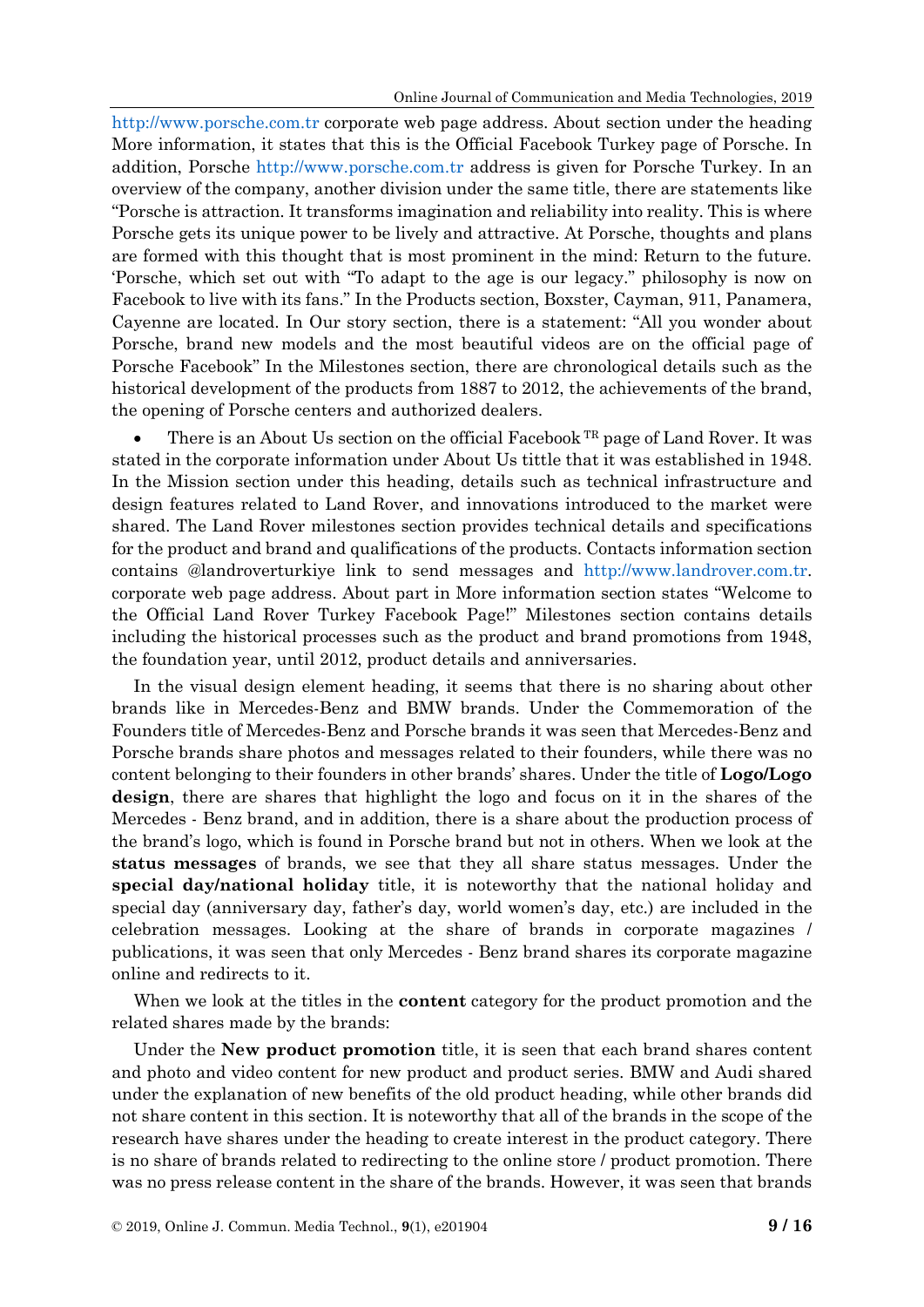shared brief information (such as information of the event, date of the event, etc.) about their activities prior to them. It is seen that there are no shares related to the new technology of the products in the Land Rover brand but they are found in all other brands. It is worth noting that there are no contents sharing the historical backgrounds of the products in Audi brand but found in other brands. Under the **product advertisement** title, brands share relevant content except Mercedes - Benz and Audi brands. It is noteworthy that the contents related to the brand's different product and accessory promotions are shared by all brands. In redirecting to the web site, last title in this category, it is observed that there is no redirecting to their official websites in the shares of Audi and Land Rover brands, but there is redirection in other brands. When the headings in the content category for marketing support are examined, In the official Facebook TR account of the brand, it was seen that the followers of each brand performed likes, comments, share and viewing for the brand-related contents shared by the company. In creating **new ways of reaching** consumers heading, all brands seemed to organize activities such as contests, lottery, etc. to reach their followers from their Facebook TR account. While Mercedes - Benz and Audi share the sponsorship activities of the brand, other brands do not share the sponsorship activities of the brand. Under the **Campaign announcements** title, brands shared information about their winter - summer - autumn campaigns they organize and sales discounts for informing consumers and followers of the brands. The **activities** carried out by the brands (concerts, festivals, corporate trainings, etc.) are shared by each brand. **Corporate achievements / award** shares are found in all brands except BMW brand. Looking at the titles in the content sharing category for sales support, it is seen that every brand other than Porsche shares messages that contain invitations to **shops / showrooms** in terms of creating store / showroom traffic. It is worth noting that all brands except Audi brand invite their followers and customers to test drive to experience their automobiles in the FacebookTR application. It was observed that brands do not share information about product designers (who they are, products design processes, stories, etc.). Again in this category, it was observed that Mercedes - Benz and Porsche brands redirect to their service applications, while others don't redirect to their service applications.

The Instagram coding scheme applied in the qualitative section of the research and the findings obtained are shown in **Table 5**.

In Instagram shares of **Mercedes-Benz** brand, **corporate success / award** content is heavily involved in October. In this title, there is content about corporate achievements such as Crystal Apple, Rally Championship. Contents of the **technical infrastructure**  were shared by the brand in March - May, July - October, and November. These shares are the photo and video content of the technical specifications and infrastructures of the products. Under the title of the historical development of brand's product, there are contents of old photographs and videos related to the historical development of the products. According to the other months, the related content was found to be shared more often in February, August and September. **New product / series promotions** for the brand have been shared almost every month between February 2016 and January 2017. Compared to other categories, content related to new product / series promotion was shared more intensively. The contents related to the design / production details of the products of Mercedes Benz brand consist of interior and exterior design details of the products and they are shared between April - October and January.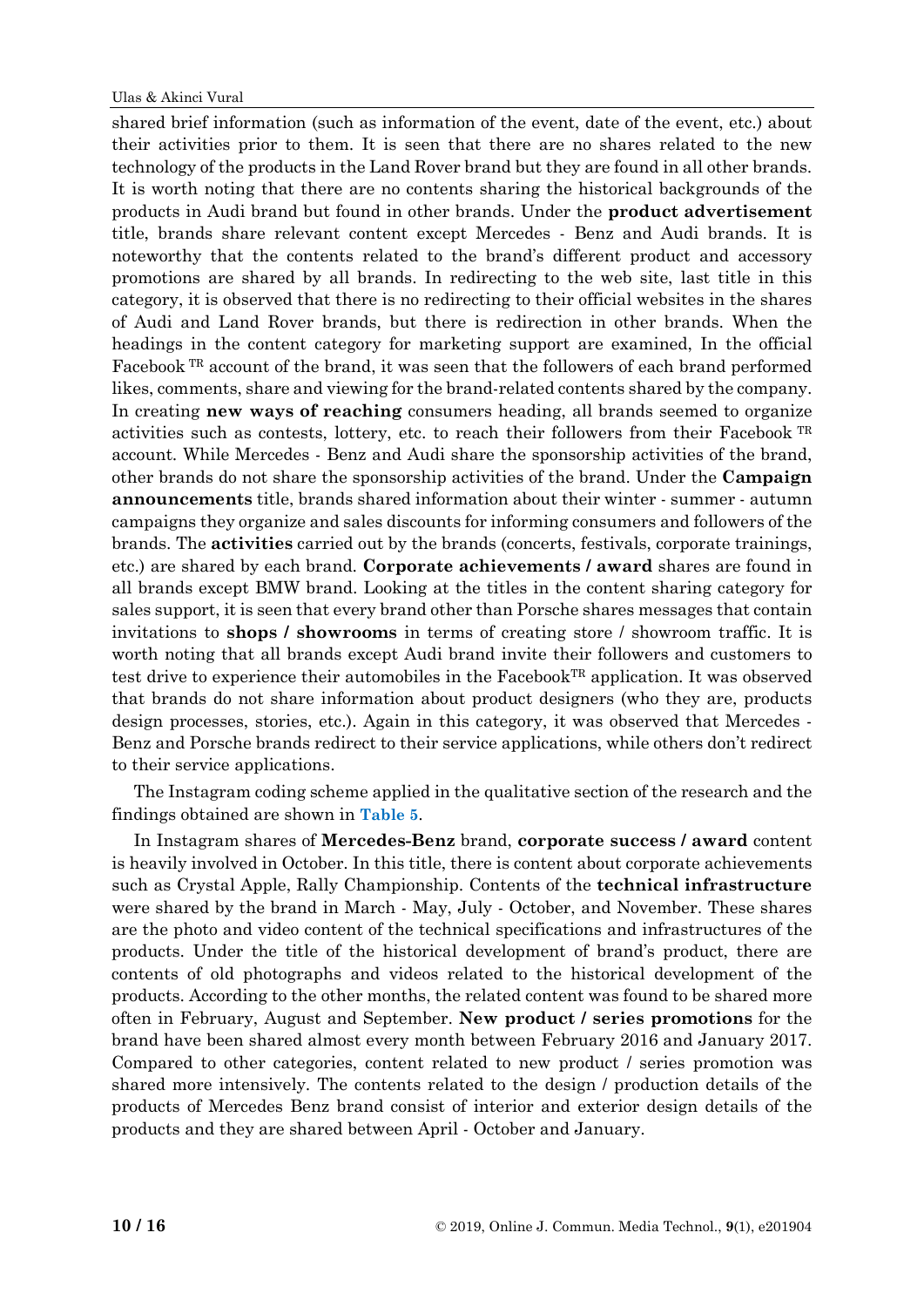| Categories                                              | <b>Brand Names</b> |                       |                    |              |                   |
|---------------------------------------------------------|--------------------|-----------------------|--------------------|--------------|-------------------|
|                                                         | Mercedes-Benz      | <b>BMW</b>            | Audi               | Porsche      | <b>Land Rover</b> |
| Product                                                 |                    |                       |                    |              |                   |
| Corporate Achievement /<br>Celebration                  | Present / 6        | Absent                | Present / 3        | Present / 10 | Present / 4       |
| Special Days/National Holidays                          | Present / 12       | Present / 13          | Present / 9        | Present / 9  | Present / 13      |
| Employees                                               | Absent             | Absent                | Absent             | Absent       | Absent            |
| Building/Service                                        | Absent             | Absent                | Absent             | Present / 1  | Absent            |
| Technical Infrastructure                                | Present / 13       | Present / 11          | Present / 2        | Present / 11 | Present/17        |
| <b>Brand Owners</b>                                     | Absent             | Absent                | Absent             | Present / 2  | Absent            |
| Historical Background Of The<br>Product                 | Present/17         | Present / 7           | Absent             | Present / 13 | Present / 4       |
| New product / Series Introduction                       | Present / 131      | Present / 97          | Present / 85       | Present / 35 | Present / 75      |
| Design / Production                                     | Present/17         | Present / 12          | Present / 4        | Present / 10 | Present / 24      |
| <b>Test Drive</b>                                       | Present / 5        | Present / 3           | Absent             | Absent       | Present / 1       |
| Activities (CSR, festivals. etc.)                       | Present / 44       | Present / 16          | Present / 13       | Present / 11 | Present / 7       |
| Instagram Activities (contest,<br>draw, etc.)           | Present / 19       | Present / 7           | Present / 18       | Present / 9  | Present / 4       |
| Sponsorship Works                                       | Present / 3        | Present / 1           | Absent             | Present / 1  | Absent            |
| Brand's Promotional Products                            | Present / 2        | Absent                | Present / 3        | Present / 7  | Absent            |
| Online service (online product,<br>service) Redirecting | Present / 6        | Absent                | Present / 6        | Present / 3  | Absent            |
| Commemoration of Founders /<br>Designers                | Absent             | Absent                | Absent             | Absent       | Absent            |
| Campaign announcements                                  | Present / 1        | Present / 2           | Present / 4        | Absent       | Present / 3       |
| Store / Showroom                                        | Present / 15       | Present / 6           | Present / 10       | Absent       | Present / 1       |
|                                                         |                    | <b>Instagram Page</b> |                    |              |                   |
| Categories                                              |                    |                       | <b>Brand Names</b> |              |                   |
|                                                         | Mercedes-Benz      | <b>BMW</b>            | Audi               | Porsche      | <b>Land Rover</b> |
| Number of Posts                                         | 309                | 177                   | 164                | 120          | 172               |
| Photograph                                              | 274                | 150                   | 139                | 93           | 156               |
| Video                                                   | 55                 | 27                    | $30\,$             | 53           | 22                |
| Likes                                                   | 802,191            | 447,855               | 414,629            | 37,742       | 100,279           |
| Comment                                                 | 8,006              | 3407                  | 3236               | 466          | 595               |
| View                                                    | 839,791            | 419,953               | 477,648            | 111043       | 76017             |
| Number Of Followers                                     | 257,000            | 257,000               | 264,000            | 70,800       | 76,500            |
| Number of Followings                                    | 11                 | Absent                | 21                 | Absent       | $\mathbf 1$       |
| Logo                                                    | Present / 6        | Present               | Present            | Present      | Present           |
| URL                                                     | Absent             | Absent                | 7                  | 3            | $\mathbf{1}$      |

**Table 5.** Findings for Official Instagram Accounts **Content of Photo**

**Test drive invitation / experience** activities for the brand's customers and followers were made in April-October and November. When we look at the shares in the **Activities title**, it is noteworthy that the activities of the brand were shared almost every month during the research and more content was shared than the other months especially in May, September and October. It is seen that the activities that brand offers in the official Instagram account for its customers and followers are shared almost every month and at the same rate. Contents of **sponsorship** activities were seen to cover being the official automobile sponsor of Zorlu Performing Arts Center and they were seen to be shared in April, May and January. The contents of the **promotional products / accessories** of the brand consist of wind deflector and Mercedes - Benz Collection products. Shares in the title of accessories belonging to the brand were made in July and December. In the heading of redirecting to Online services, It has been observed that the shares, which include redirecting to applications through WhatsApp, benimmercedesim.com in online environments were made in May - July and October. The contents of the announcements

Contact Present Present Present Present Present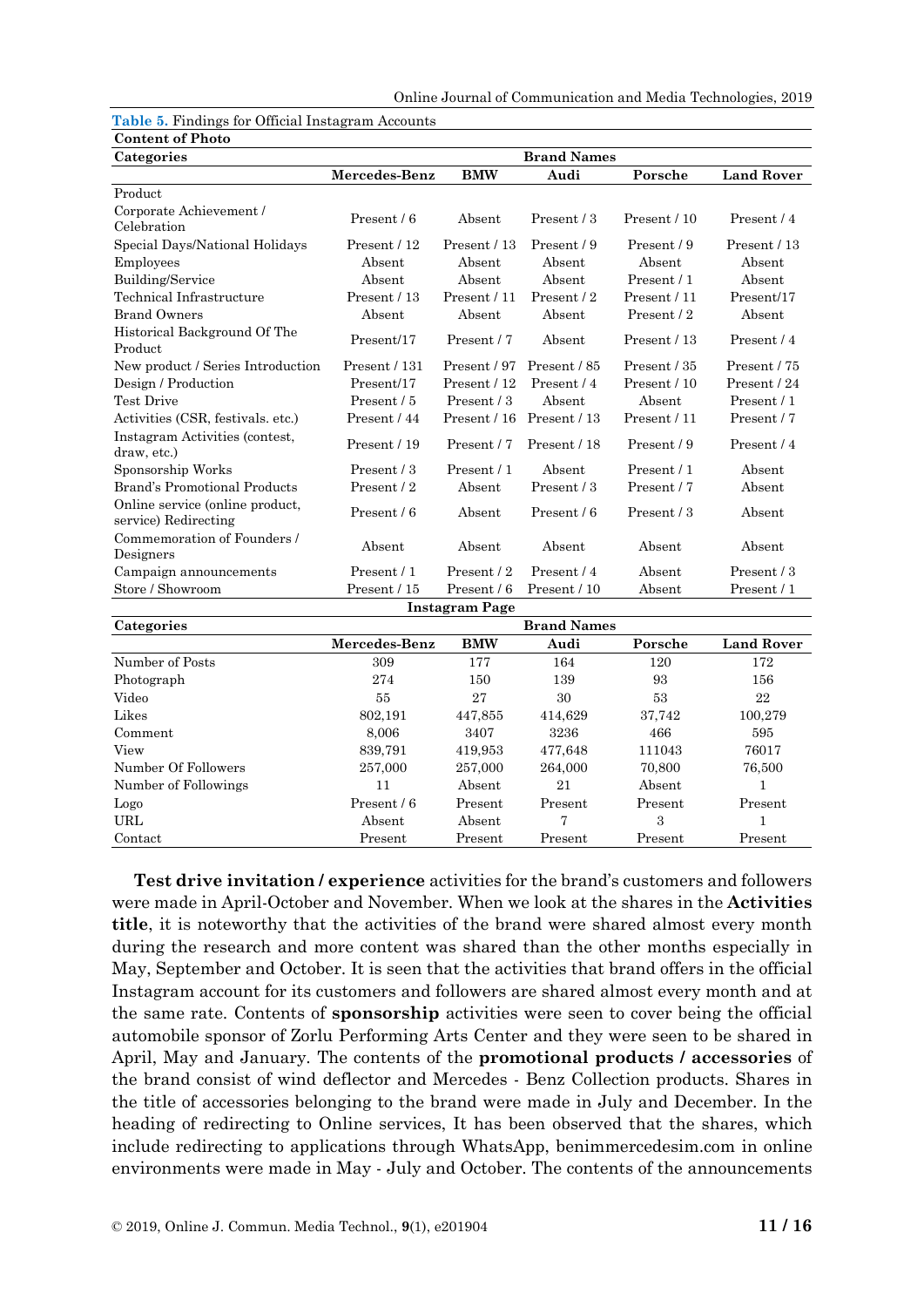#### Ulas & Akinci Vural

of the campaigns that the brand has organized about its products include sales, discounts for the services of the brand. These contents were only shared in July. Contents for which there are redirecting for the store / showroom where the products are located consist of invitations for the stores and showrooms of the brand and It is noteworthy that these shares increased between July and September. It is observed that the relevant shares where the brand's logo is in the foreground were made in February - March and July - August.

It is seen that the technical infrastructure features of the **BMW** brand cars were shared in August - October and December - January. Shares related to the historical development of the **products include** contents of the historical samples of the cars belonging to the brand. Shares were made in March - May, September and November. Looking at the brand's **new product/series promotional** content, it is noteworthy that there are more shares of the brand's new cars or car series compared to titles in other categories. Related shares were made in approximately the same number throughout the months within the research. In the title of **design / production details**, the number of shares in which the interior and exterior design details of the products of the brand are presented are approximately the same in every month. Test drive invitation / experience that the BMW brand has arranged for its customers and followers were shared in July, August and October. It is observed that the shares related to the **activities** realized are distributed in similar proportions in months. It is seen in the Instagram account that the activities for customers and followers are organized in December and January. Content of the brand's **promotional products / accessories** was shared in October. The contents of the announcements of the campaigns planned by the BMW brand cover shares of campaigns such as winter, autumn, discounts organized by the brand for its cars and these were seen to be shared in November and December. Shares of the brand's **store / showroom** redirectings include invitation messages for the followers of the brand to the store / showrooms and it is noteworthy that these were shared only in May and September.

Looking at the **corporate success / celebration** shares of the **Audi** brand, it was seen that there were shares of the brand's corporate achievements and awards in May, August and October. It is observed that the **technical infrastructure** title for the products of the brand includes the shares in which the technical details and infrastructure features of the brand's automobiles are presented and related shares were made in December and January. It is notable that the contents of the **new product / series promotions** were shared intensively every month. In the **design / production content** of the brand's products, interior and exterior design details of the brand's cars were included and they were shared in June, August and October. It is seen that the contents for the **activities** performed by the Audi brand were shared in March, June, July and October, November and January. The activities carried out by the brand through Instagram account consisted of the competitions, draws, which were organized in Instagram application for the followers of the brand, and the activities that enable them to produce comments / ideas about the brand's products and the related content was seen to be shared in August, October, December and January. The title of the brand's promotional products / accessories contains the content of the brand's promotional products and this was shared in August and September. **Online service** (product, service, etc.) content that is in the redirecting heading consists of redirecting of the brand to its online applications in August, September and October. It was observed that the **campaign announcements** of the brand were made in September, October and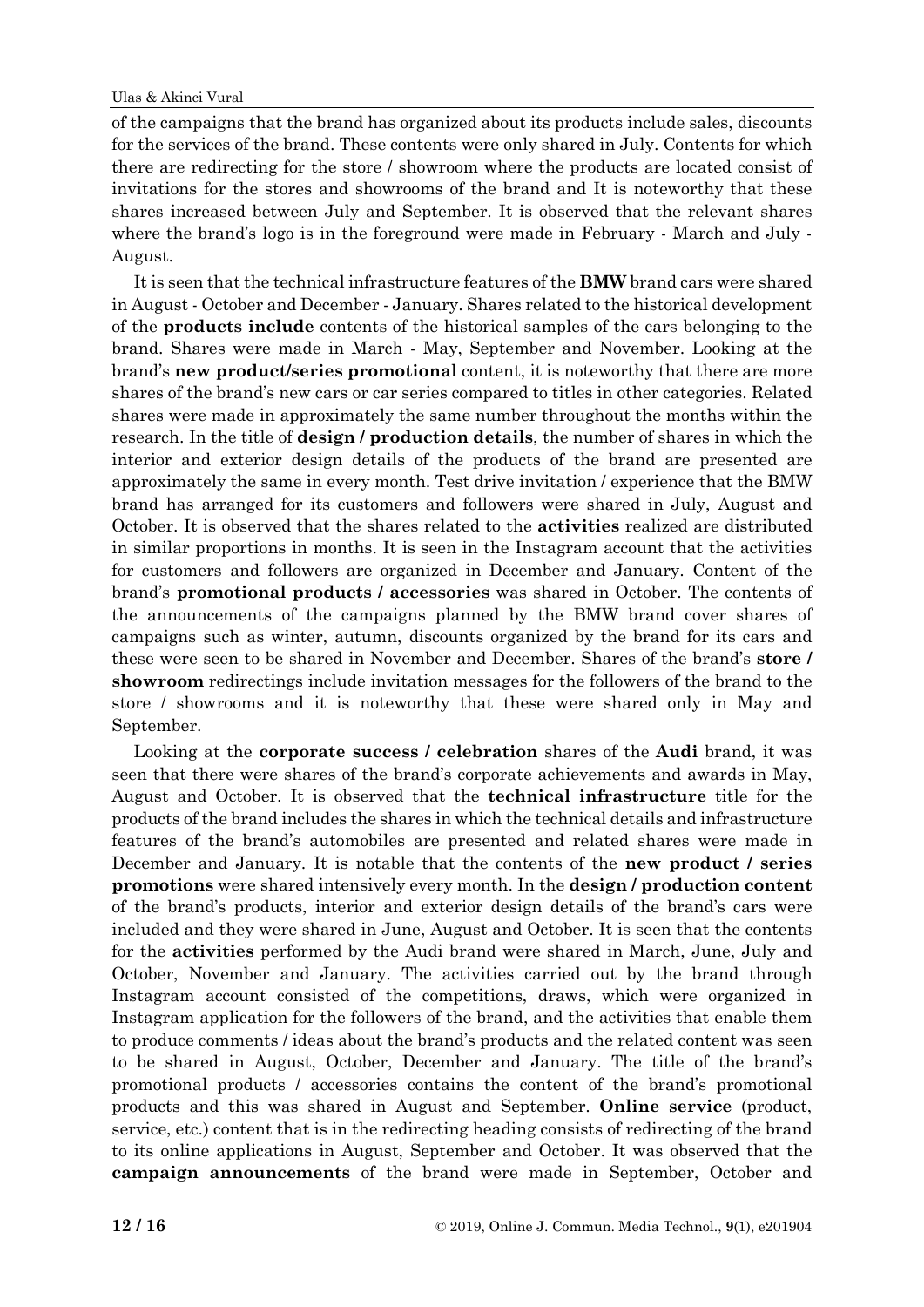November and that these were made up of information related to the campaigns organized for the consumers of the brand. In brand's shares in the **store/showroom** title, there are redirections for the followers and consumers of Audi brand to the stores and showrooms. It shares this redirecting content in June and January.

**Porsche** brand shares its corporate achievements in June and January in its Instagram application. The brand has a visual share in the contents of the **building / service title**. It appears that there is almost equal number of shares of the brand's products, including the **technical infrastructure** details, in every month. When we look at the title of **brand owners**, the fact that there are messages and photos of brand owners in the shares of the Porsche brand draw attention. The related share was made only in October. It was observed that the contents of the historical past of the products consisted of historical development, production processes and old and new details of the cars of the Porsche brand. The fact that there are more shares in this category compared to other brands is notable. These shares take place in all months except June and July. In the title of new product/series promotion, it can be said that there were frequent shares of the Porsche brand about the new cars and series during the research period except in February 2016 and January 2017. Content related to details of the design and production of the brand's cars was shared in February, March, October, November and January. It was observed that the shares of the activities carried out by the brand in institutional level were realized in Instagram application in March, April, June, July and autumn winter periods (October, November and January). In the title of the **Instagram activities** of the Porsche Brand; it contains only the activities they organize for the followers of the brand regarding their cars via Instagram and they were observed to be shared in February - May and September - December. It can be said that **sponsorship** activities of the brand in the Instagram were shared only in May. It was seen that the brand shared content regarding its promotional products / accessories in March and July. Contents of the brand to redirect its followers to its online services were seen to be shared in January, February and March.

In the title of corporate achievement/ celebration of **Land Rover** brand, there are shares of corporate achievements of the brand and it is observed that these contents were shared with its followers in February and May. Contents of the **technical infrastructure and production details** of the brand's automobiles show a similar distribution between February and December. Content of the historical development of the products was found between March and May. The brand's **new product / series promotions** shares are made up of relevant content of the brand's new car series and it was determined that they were shared extensively between the months of February and November. In the title of design / production details, the content of Land Rover brand cars' **interior and exterior design** details are shared extensively between February and June and August and November. Land Rover invites its users and followers for a test drive experience through Instagram. This invitation content was shared in June. When we look at the shares of the content belonging to the **activities** carried out by the brand in Instagram application, it is observed that they are shared between February - March and October - November. In the title of Instagram activities, it was determined that there are shares related to activities such as draws, contests organized by the brand in Instagram application for its followers, and related shares were included in February, April and August. In the **Campaign announcement** heading, it is seen that Land Rover brand shared the announcements of its campaigns such as winter and summer discounts for cars, and these took place in October and December. The Land Rover brand produces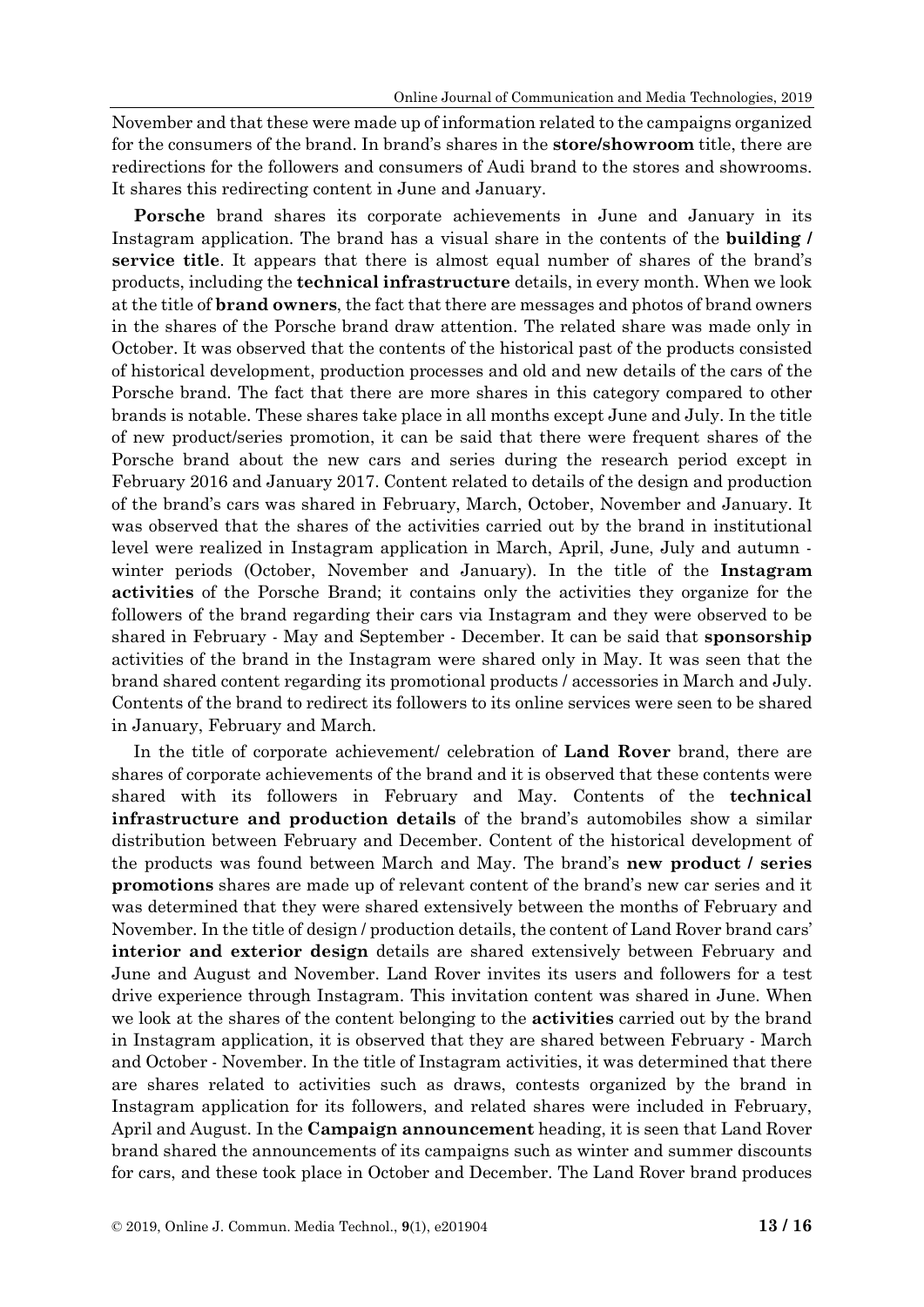and shares content for its users and followers in order them to visit its stores and showrooms. It was observed that these organized visits were shared in June.

#### **ASSESSMENT OF THE RESEARCH AND THE RESULT**

As a result of the content analysis, when we look at the social media usage practices of these luxury car brands, it is seen that they share their corporate identity in their official Facebook accounts, but mission and vision sections are more limited in terms of their contents. Recently, with the democratization of luxury and the accessible luxury concept becoming widespread, there have been changes in the structure and nature of luxury consumers. Reaching the luxury brands in social media environments (such as seeing, watching, sharing etc.) that cannot be reached in traditional environments is a remarkable situation. During luxury brand communication period brands, and also in particular luxury brands try to understand social media usage practices. In this sense, luxury brands try to have a clear understanding of "what social media could do for them", and "develop a clear strategy of how they could enhance customers' experience and perceptions of their brands" during this situation (Phan, Thomas & Heine, 2011: p. 213).

Luxury consumers and followers are also able to reach the luxury brands and obtain the information they are interested about luxury brands by socializing in these environments as well. Therefore, luxury brands' sharing's the details of their corporate identity and information is of great importance at this point. In addition to these, it has been seen that brands use social media more intensively in new products / series promotions, creating interest in product categories, introducing new technologies of their products and introducing accessories / promotions related to the brand in comparison to other headings in the category chart. On the other hand, it can be said that there are no press release shares related to their products and there is a limited number of redirecting shares to their corporate websites. It is especially noteworthy that in the Porsche brand's shares there is emphasis on the history and design details of their products. In social media usage practices of these brands, it was observed that there are activities (such as drawing, contest) organized in social media environments to create new ways of reaching consumers and followers, as well as marketing-oriented shares about activities (such as CSR, other institutional activities) that are realized at the brand's corporate-level.

As a result, when we look at the social media usage practices of luxury automobile brands included in the research in their Instagram shares during the given period of time, we see shares of contents about the corporate achievements / news, special day / national holiday celebrations, the technical infrastructure of the products, the brand's corporatelevel activities, the events they organize in the Instagram account for customers and followers in each brand. Therefore, it can be said that the social media usage practices of each of these brands in the given dates focused extensively on shares in this direction. On the other hand, none of the brands within the scope of the research have shares about the founders / designers and employees of the brand.

#### **RECOMMENDATIONS**

• Content analysis performed can be applied periodically. Particularly, a separate study can be carried out on the content that the luxury brands share in social media environments during campaign periods.

• In-depth interviews can be conducted on the use of social media, including relevant departments and managers of luxury brands at the institutional level, in order to contribute to the luxury brand literature and professional practice areas.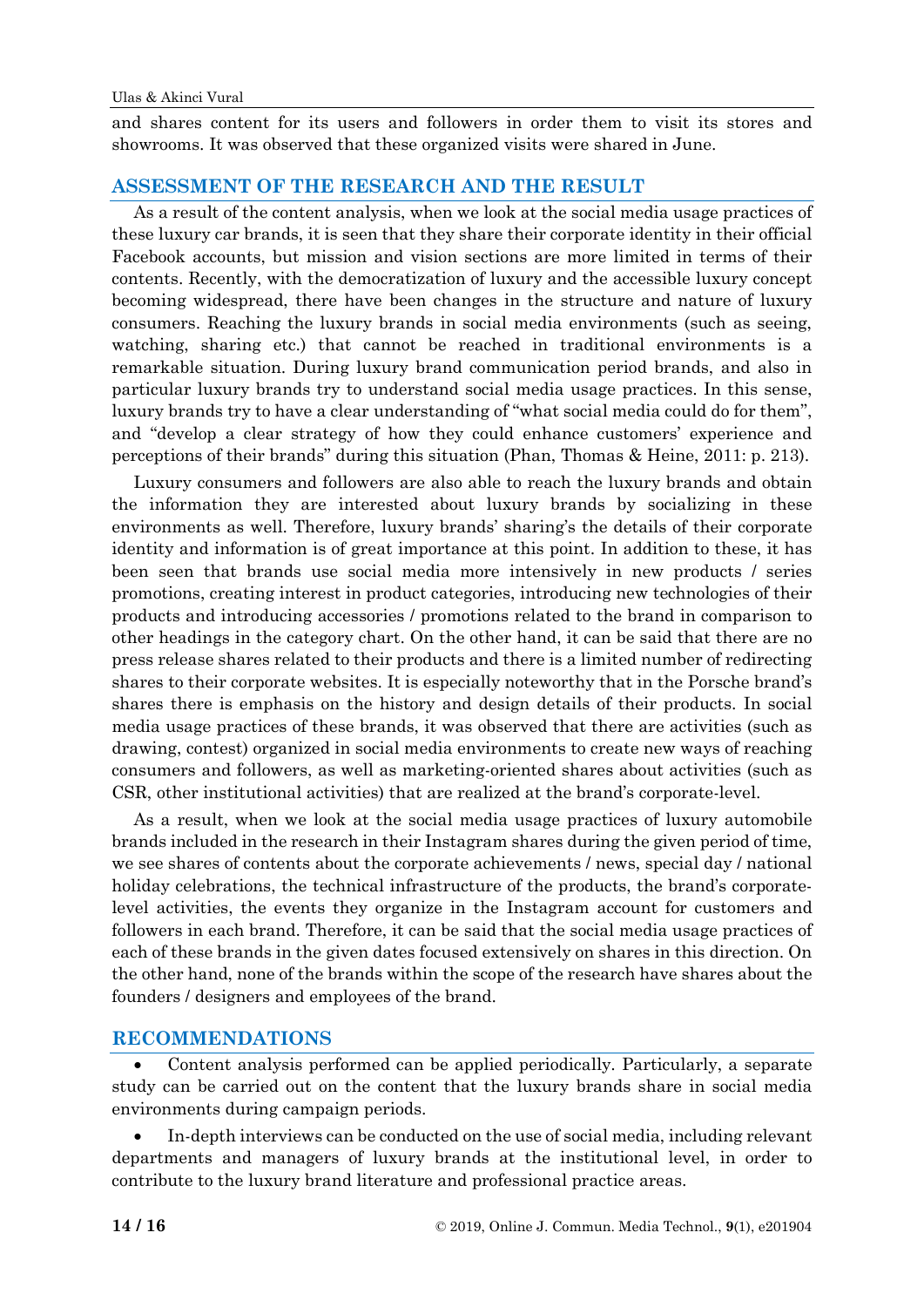• Considering the place where luxury comes in parallel with the evolving technologies and changing market conditions, ability to access luxury in social media environments, luxury becoming more democratic and the concept of new luxury are of particular importance for potential followers who do not consume luxury products. Therefore, it is important for luxury brand managers to take this reality into account when determining strategies for social media environments.

• In social media usage practices of luxury brands, perhaps a little more detailed information can be provided in the presentation of corporate identities. In addition, studies can be carried out on the samples of the same brand in different countries.

In social media applications and digital brand works of luxury brands, being particularly sensitive and more careful about digital ethics can be considered as a positive value for their brand works.

#### **ACKNOWLEDGEMENTS**

This article is derived from a dissertation thesis entitled "The relationship between social media and brand loyalty: a research based on luxury automobile brans" in Ege University Institute of Social Sciences, 2018 January, Izmir, Turkey.

#### **REFERENCES**

- Ahmed, O. H, Lee, H., & Struik, L. L. (2016). A Picture Tells a Thousand Words: A Content Analysis of Concussion-Related Images Online. *Phys Ther Sport, 21*, 82-6. <https://doi.org/10.1016/j.ptsp.2016.03.001>
- Akyol, A. Ç., Akyol, M., & Yılmaz, A. (2014). Yeni Medya Araçlarında Görsel İletişim: Otomobil Markalarının Sosyal Medya Kullanımları Üzerine Bir İnceleme [In Turkish]. *Selçuk İletişim Dergisi, 8*, 119-131.
- Balcı, A. (2011). *Sosyal Bilimlerde Araştırma Yöntem, Teknik ve İlkeler* [In Turkish]. Ankara: Pegem.
- Ciftci, D., & Evren, D. B. (2018). A New Creative Culture Example: The Case of the 'What will be Happen News Bulletin' in North Cyprus. *Online Journal of Communication and Media Technologies, 8*, 385-398. <https://doi.org/10.12973/ojcmt/3959>
- Eginli, A. T., & Ozmelek, N. (2018). Interpersonal Communication in Social Networking Sites: An Investigation in the Framework of Uses and Gratification Theory. *Online Journal of Communication and Media Technologies, 8*, 81-104.
- Jin, S.-A. A. (2012). The Potential of Social Media for Luxury Brand Management. *Marketing Intelligence & Planning, 30*, 687-699. <https://doi.org/10.1108/02634501211273805>
- Kim, A. J., & Ko, E. (2010). Impacts of Luxury Fashion Brand's Social Media Marketing on Customer Relationship and Purchase Intention. *Journal of Global Fashion Marketing, 1*, 164-171. <https://doi.org/10.1080/20932685.2010.10593068>
- Kim, A. J., & Ko, E. (2012). Do Social Media Marketing Activities Enhance Customer Equity? An Empirical Study of Luxury Fashion Brand. *Journal of Business Research, 65*, 1480-1486. <https://doi.org/10.1016/j.jbusres.2011.10.014>
- Meikle, G. (2016). *Social Media: Communication, Sharing and Visibility*. London: Routledge.<https://doi.org/10.4324/9781315884172>
- Nueno, J. L., & Quelch, J. A. (1998). *The Mass Marketing of Luxury*. Business Horizons, 41: 62-63. [https://doi.org/10.1016/S0007-6813\(98\)90023-4](https://doi.org/10.1016/S0007-6813(98)90023-4)